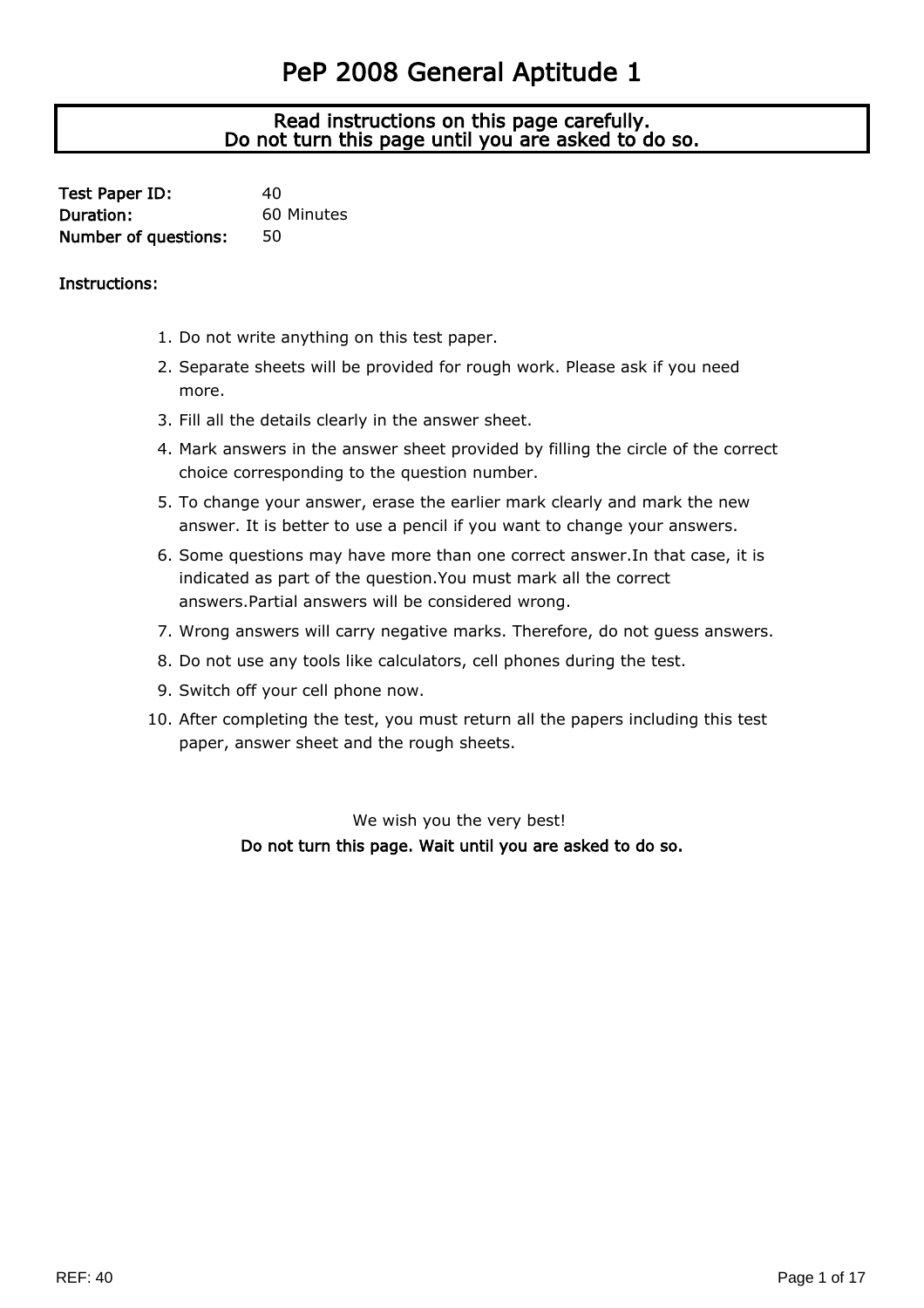1. Statement: Ten persons who were on the waiting list could finally get berth reservation in the Frontier Mail.

Conclusions:

- I. Wait-listed passengers generally find it difficult to get berth reservation in the Frontier Mail.
- II. The number of berths available in the frontier Mail is small.
- A) Conclusion II follows
- B) Both I and II follow
- C) Neither I nor II follows
- D) Conclusion I follows
- 2. Statement: Parents are prepared to pay any price for an elite education to their children. Conclusions: I. All parents these days are very well-off.

 II. Parents have an obsessive passion for perfect development of their children through good schooling.

- A) Both I and II follow
- B) Neither I nor II follows
- C) Conclusion I follows
- D) Conclusion II follows
- 3. Those in the business community who decry government regulation claim that it increases the costs of doing business and reduces beneficial competition, ultimately harming both business and the community as a whole. They point to industries such as trucking, airlines, and telecommunications, in which deregulation has apparently brought greater economic efficiency. These commentators ignore the industries, such as financial services, in which government regulation is essential; indeed, without government intervention in the 1930s, some whole segments of that industry might have permanently collapsed. The author's point is made primarily by
	- A) Pointing out an inconsistency in his opponents' use of terms
	- B) Drawing a distinction between valid and invalid methods of argument
	- C) Offering a counter-example to rebut his opponents' argument
	- D) Calling into question the motives of his opponents
- 4. The cleaning and restoration of Michelangelo's frescoes on the ceiling of the Sistine Chapel was undertaken by some of the world's finest art restorers under the close supervision of an international team of art experts and historians. Nonetheless, the results have produced a storm of controversy. Most modern viewers, it seems, had become accustomed to seeing the frescoes with their colours dulled by layers of yellowing glue and varnish and with the contours of the figures obscured by centuries' accumulation of grime. The passage implies that Michelangelo's frescoes
	- A) Suffered until recently from centuries of obscurity and neglect
	- B) Should not have been cleaned and restored without more careful planning
	- C) Were originally much brighter and more vivid than most modern viewers realize
	- D) Have been the subject of intense controversy over their artistic merit
- 5. Four prime numbers are written in ascending order of their magnitudes. The product of first three is 715 and that of last three is 2431. What is the largest given prime number?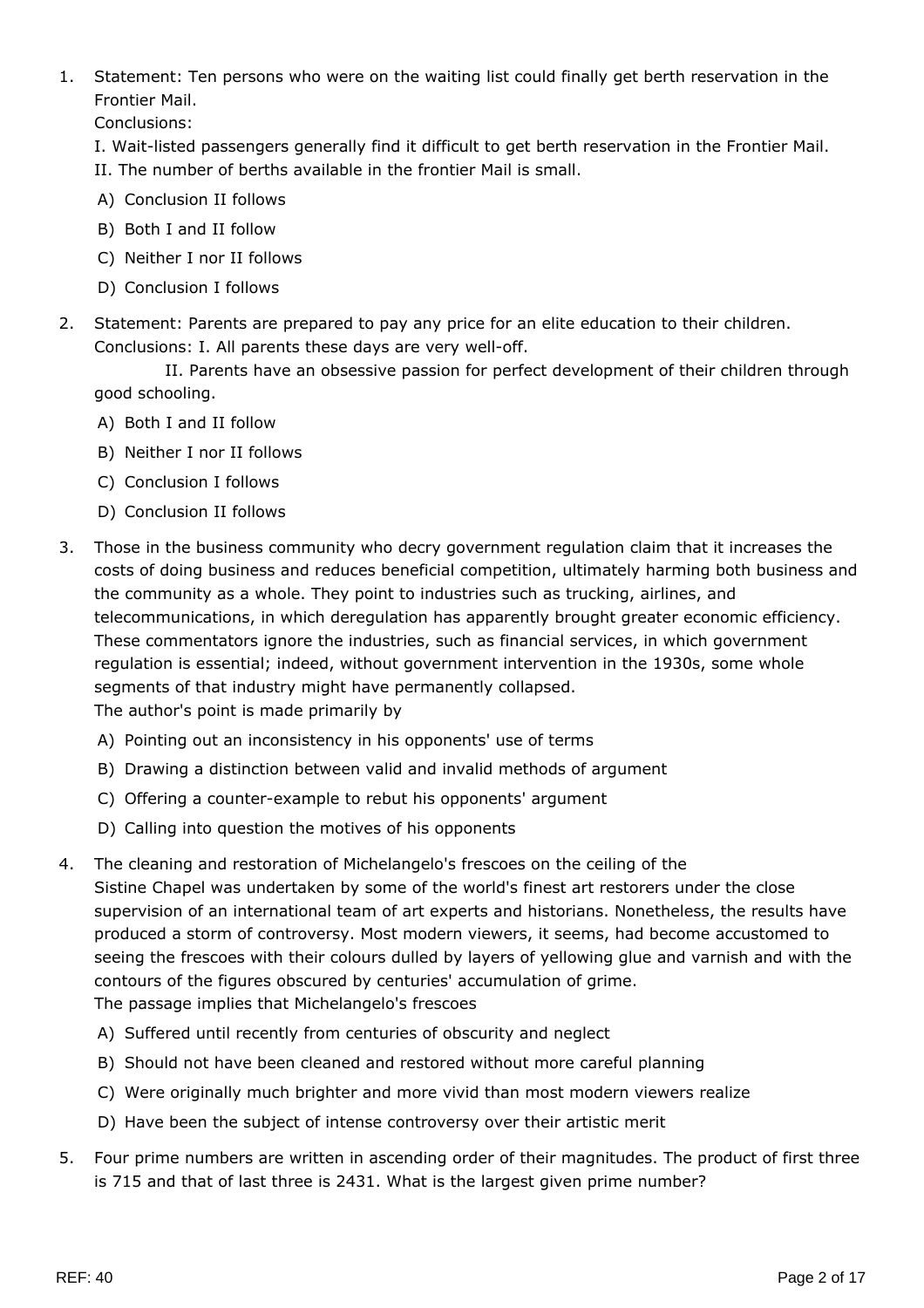- A) 17
- B) 23
- C) 5
- D) 19
- 6. A dishonest hairdresser uses a mixture having 5 parts after-shave lotion and 3 parts water. After taking out some portion of the mixture, he adds equal amount of water to the remaining portion of mixture such that the amount of after shave lotion and water become equal. Find the part of mixture taken out.
	- A) 1/5
	- B) 4/5
	- C) 1/3
	- D) 3/5
- 7. P and Q can weave a mat in 12 days, Q and R together do it in 15 days. If P is twice as good a workman as R, find in what time Q will do it alone?
	- A) 20 days
	- B) 30 days
	- C) 24 days
	- D) 18 days
- 8. A cistern, when full, is emptied by a waste pipe in 30 min., but if a tap (filling source) is opened, it takes 40 min. to empty the cistern. How long the cistern will take to become full when only the filling source pipe is open?
	- A) 160 min.
	- B) 180 min.
	- C) 140 min.
	- D) none of the options
- 9. For a certain article, if discount is 25%, the profit is 25%. If the discount is 10%, then the profit is:
	- A) 35%
	- B) 15%
	- C) 50%
	- D) 150%
- 10. A tree increases annually by 1/8 th of its height. By how much will it increase after 2.5 years, if it stands today 10 ft. high?
	- A) more than 2 ft.
	- B) data insufficient
	- C) less than 12 ft.
	- D) more than 3 ft.
- 11. Represent the number 1.25 as a product of three positive factors so that the product of the first factor by the square of the second is equal to 5 if we have to get the lowest possible sum of the three factors.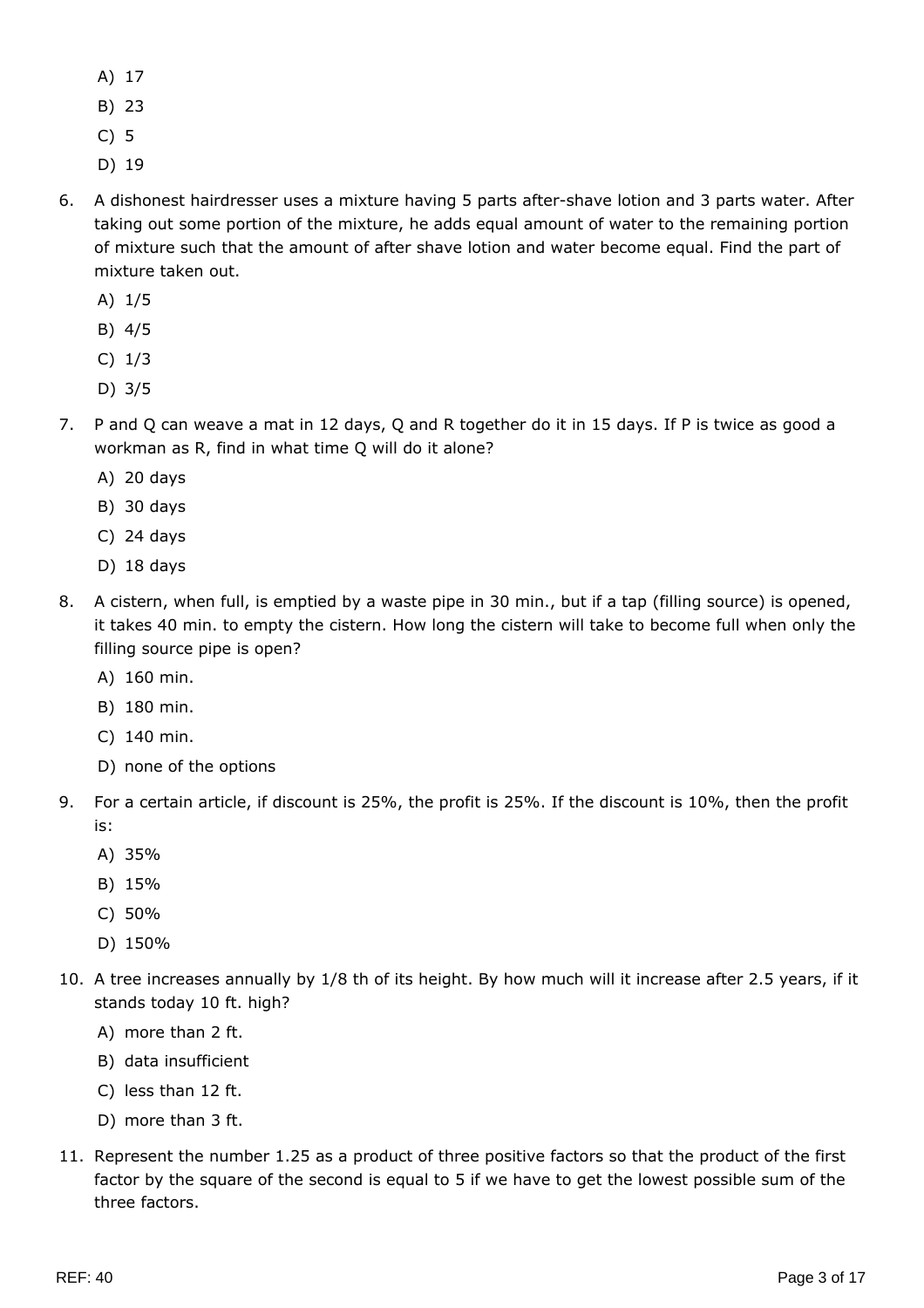A)  $x1 = 1.25$ ,  $x2 = 2$ ,  $x3 = 0.5$ 

- B) None of the options mentioned
- C)  $x1 = 2.25$ ,  $x2 = 5$ ,  $x3 = 0.2$
- D)  $x1 = 1.25$ ,  $x2 = 4$ ,  $x3 = 4.5$
- 12. If x is a number of five digits which when divided by 8, 12, 5 and 20 leaves respectively 1, 9, 2 and 17 as remainders, then find x such that it is the lowest such number?
	- A) 10137
	- B) 10017
	- C) 10057
	- D) 10097
- 13. Consider the following six step process:
	- Step 1: Multiply times 2
	- Step 2: If less than 18, go to Step 1 and continue from there; otherwise proceed to Step 3
	- Step 3: Divide by 2
	- Step 4: Add 7
	- Step 5: Multiply times 2
	- Step 6: Subtract 3
	- Which starting value produces the largest result for the above process?
	- A) 9
	- B) 10
	- C) 7
	- D) 8
- 14. Which starting value produces the smallest result for the above process?
	- A) 9
	- B) 3
	- C) 5
	- D) 6
- 15. There are 6 mathematical expressions given below

```
222112235 = 222112235
222112235 > 222112135
222112235 = 222212235
222122235 < 222112235
222112235 = 222112235
221112235 > 222112235
How many of the above expressions are wrong?
A) 5
```
- B) 2
- C) 3
- D) 4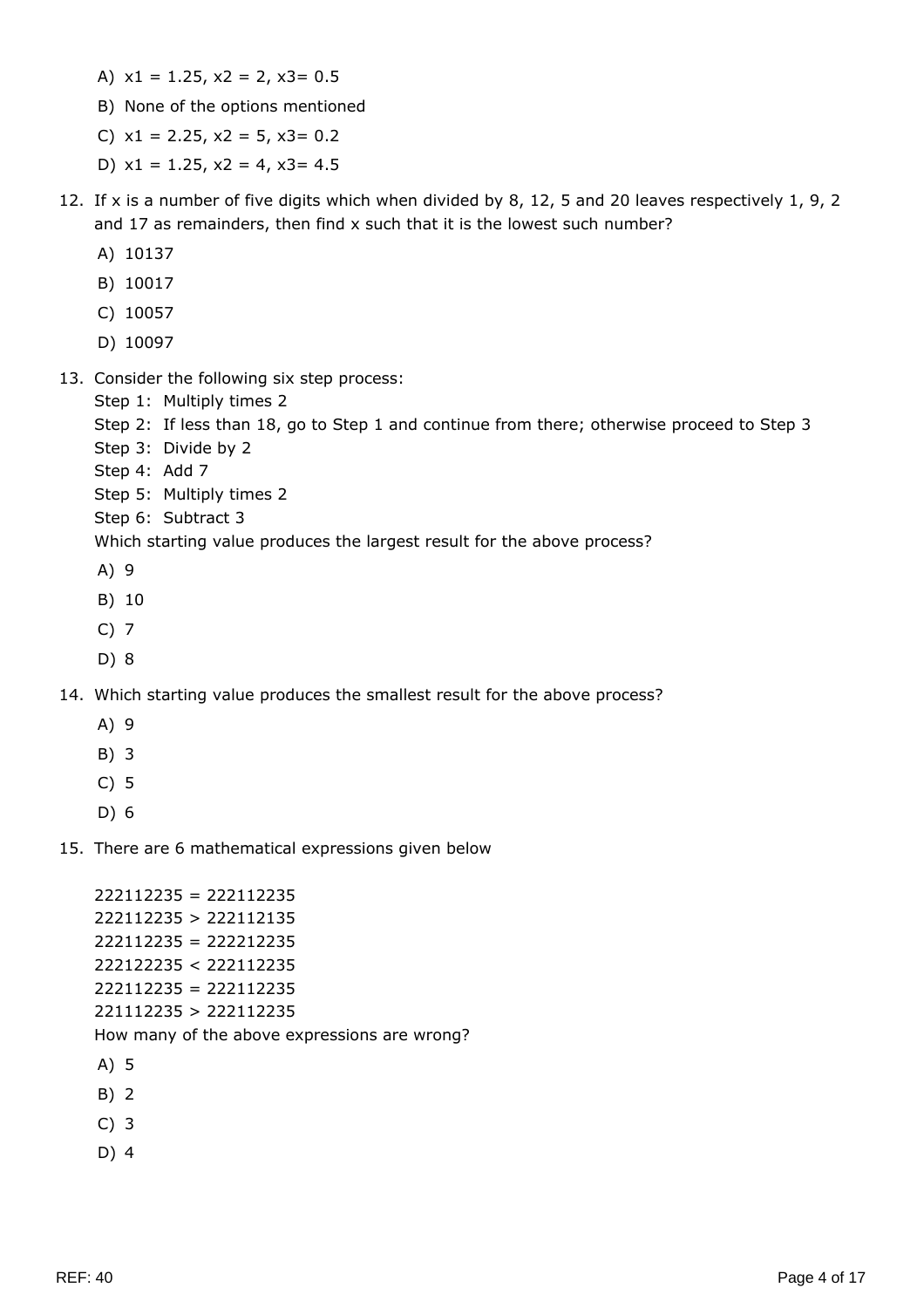- 16. There are 7 mathematical expressions given below: 7782387823 = 7782383823 7782387823 > 7782787823 7782387823 = 7782387823 7782337823 < 7782387823 7782327823 > 7782337823 7782327823 < 7782377823 7782327823 = 7782327823 How many of the above expressions are wrong? A) 4
	- B) 1
	- C) 2
	- D) 3
- 17. There are 6 mathematical expressions given below

```
1113131132 = 1113131132
1113133132 > 1113131132
1113131332 > 1113131132
1113131132 = 1113131132
1113131132 > 1113133132
1113131132 = 1113131132
How many of the above expressions are wrong?
A) 4
```
- B) 1
- C) 2
- D) 3

#### Answer the next 2 questions based on the information given below:

Top Ten Law firms by number of lawyers

| Name/Country     | 1995                   |                         | Today             |         |                                     |                   |
|------------------|------------------------|-------------------------|-------------------|---------|-------------------------------------|-------------------|
|                  | Total no of<br>lawyers | no of lawyers<br>abroad | no. of<br>offices | lawyers | Total no of no of lawyers<br>abroad | no. of<br>offices |
| Clifford/UK      | 1382                   | 432                     | 23                | 3543    | 2208                                | 29                |
| Bakers/US        | 1742                   | 1319                    | 49                | 3019    | 2442                                | 61                |
| Fresh Fields/UK  | 780                    | 215                     | 16                | 2014    | 1168                                | 30                |
| Allen & Overy/UK | 640                    | 115                     | 15                | 1734    | 838                                 | 26                |
| Linklaters/UK    | 640                    | 136                     | 10                | 1600    | 1300                                | 24                |
| Skadden/US       | 1035                   | 80                      | 11                | 1565    | 156                                 | 11                |
| Jones Day/US     | 1100                   | 59                      | 19                | 1550    | 325                                 | 26                |
| White & Case/US  | 664                    | 239                     | 27                | 1423    | 879                                 | 38                |
| Evershields/UK   | 715                    | 3                       | 13                | 1310    | 219                                 | 20                |
| Lovells/UK       | 446                    | 81                      | 10                | 1302    | 653                                 | 26                |

The table above shows data about the top ten law firms by total number of lawyers.

18. The highest growth rate in terms of the number of lawyers has been shown by: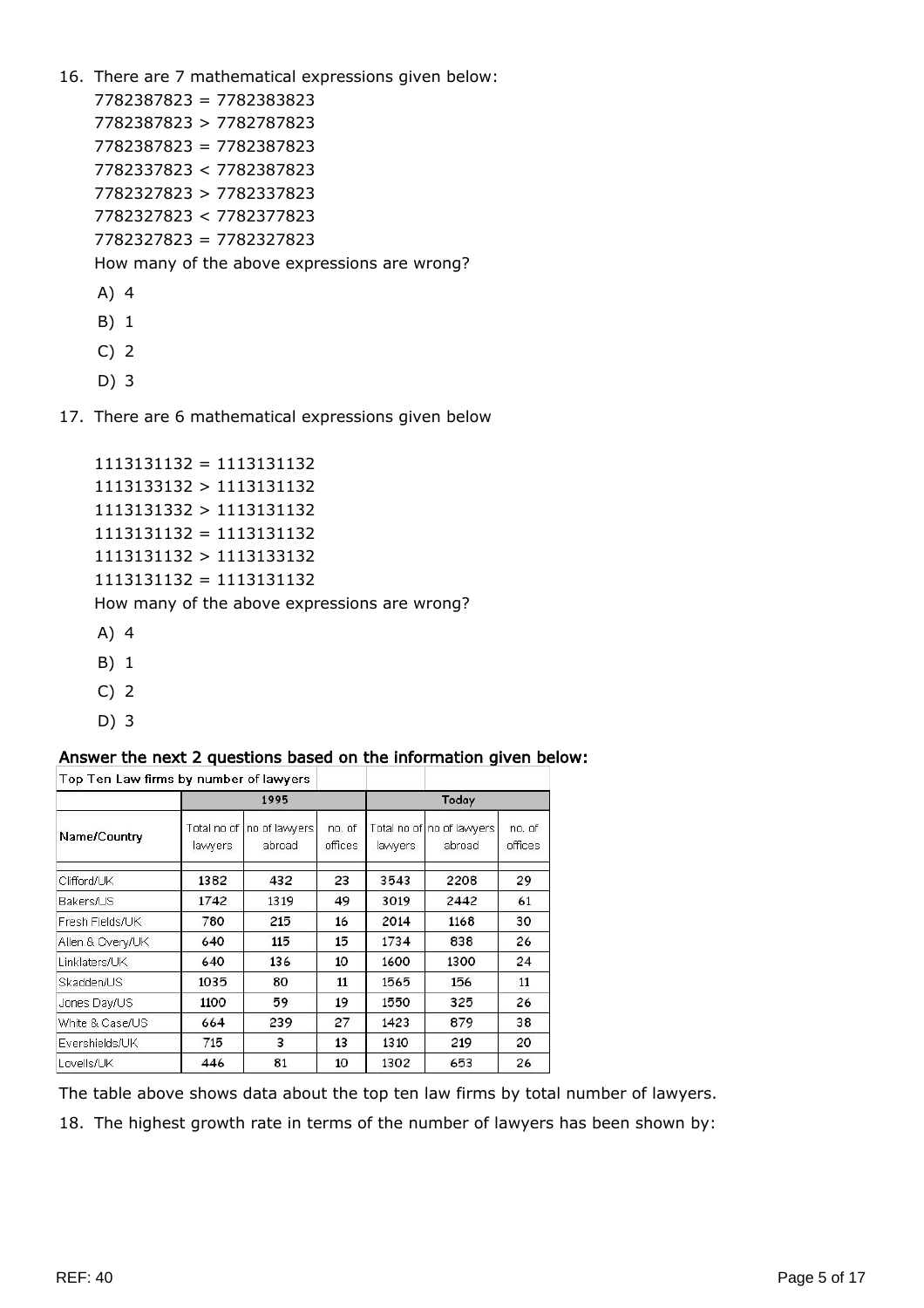- A) Fresh Fields/UK
- B) None of the options mentioned
- C) Clifford/UK
- D) Lovells/UK
- 19. The law firm having the highest percentage of its lawyers abroad today is
	- A) Linklaters/UK
	- B) Clifford/UK
	- C) Bakers/US
	- D) White & Case/US

- 20. On day one, a stock increases 10%, then on the second day decreases 10%.
	- Row A: The value of the stock at the end of the second day
	- Row B: The stock's original value

Each row above provides information pertaining to the quantities in Row A and Row B. Which one of the following responses accurately assesses the relationship that exists between the two entities?

- A) The quantities in both rows are equal.
- B) The quantity in Row B is 1 percent less than the quantity in Row A.
- C) The quantity in Row B is 10 percent greater than the quantity in Row A.
- D) The quantity in Row A is 1 percent less than the quantity in Row B.

#### Answer the next 2 questions based on the information given below:

Directions: In each question below, a statement is given followed by two assumptions numbered I and II. An assumption is something supposed or taken for granted. You have to consider the statement and the following assumptions and decide which of the assumptions is implicit in the statement.

21. Statement: "To buy an X TV, contact Y, the sole agent of X TV." an advertisement. Assumptions:

I People generally prefer to buy TV through sole agent.

- II. The TV-producing companies do not sell their products directly.
- A) Both I and II are implicit;
- B) Neither I nor II is implicit;
- C) Only assumption I is implicit;
- D) Only assumption II is implicit;
- 22. Statement: It is through participative management policy alone that indiscipline in our industries can be contained and a quality of life ensured to the worker Assumptions:
	- I. Quality of life in our industry is better.
	- II. Indiscipline results in a poor quality.
	- A) Both I and II are implicit;
	- B) Neither I nor II is implicit;
	- C) Only assumption I is implicit;
	- D) Only assumption II is implicit;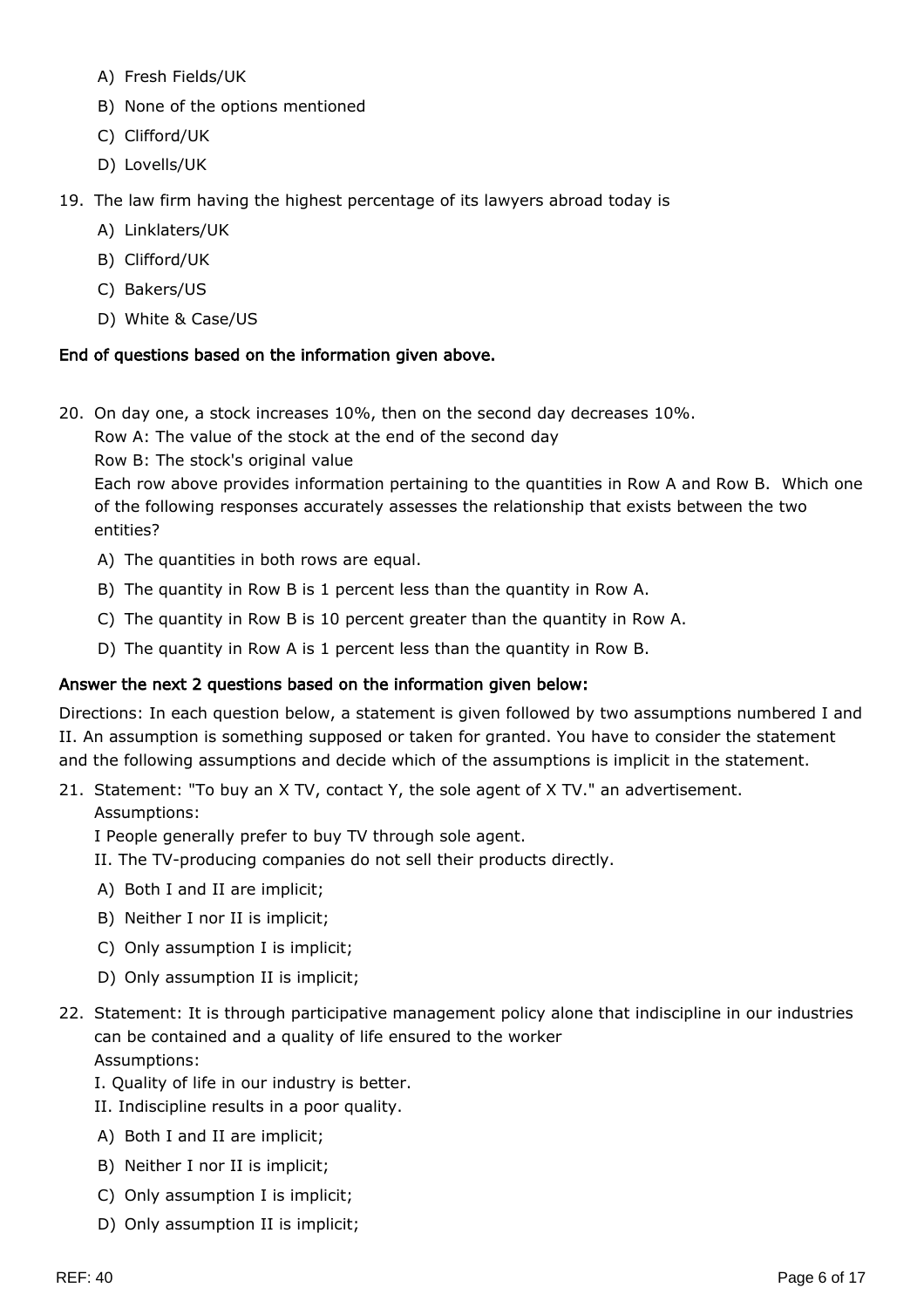#### Answer the next 2 questions based on the information given below:

Directions: Each question given below is followed by two arguments numbered I and II. You have to decide whether the argument is a 'strong' argument or a 'weak' argument.

23. Statement: Should a total ban be put on trapping wild animals?

#### Arguments:

- I. Yes. Trappers are making a lot of money.
- II. No. Bans on hunting and trapping are not effective.
- A) Neither I nor II is strong;
- B) Only argument I is strong;
- C) Only argument II is strong;
- D) Both I and II are strong;
- 24. Statement: Should military service be made compulsory in our country? Arguments:
	- I. No. It is against the policy of non-violence.
	- II. Yes. Every citizen should protect his country
	- A) Neither I nor II is strong
	- B) Only argument I is strong
	- C) Only argument II is strong
	- D) Both I and II are strong

#### End of questions based on the information given above.

#### Answer the next 3 questions based on the information given below: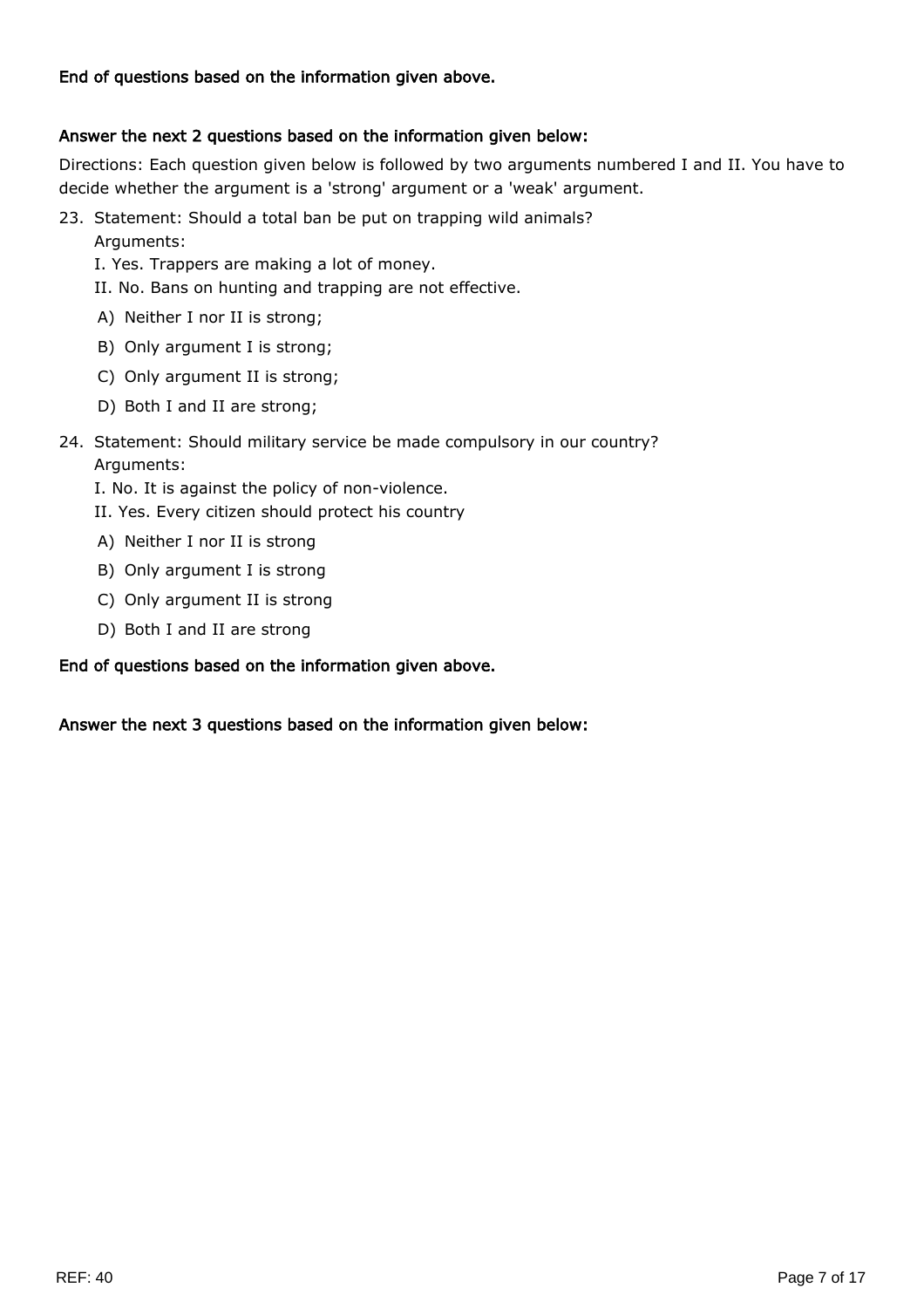Henry Ford grinned at his wife Clara, while wiping his grease-stained hands on a piece of cloth. His face was aglow with excitement. It seemed to tell his dame, "I have it, dear. Ready to be tested-All that it needs is your signal" Clara smiled while gently holding the cup with the gasoline, steady at an angle, so that the fuel could flow in at a regular pace. Ford whipped the engine out of its slumber by triggering the mechanism. The engine seemed reluctant to start. But, soon, it spluttered and as the fuel nudged, it roared loudly. The noise was deafening. Yet, to Henry and Clara it was sweet music. As soon as the engine was turned off, Henry ran into the outstretched arms of Clara. The two stood hugging each other, savoring the moment of success. Henry gently tilted Clara's face up and peered into her eyes. For a long time, they stood, almost mesmerised. Then Clara wriggled out, while gently reprimanding him for his dirty hands and the smears they had left on her cheeks where they had run freely. Did Henry cheer her, saying "These are the signs of my first triumph."

At least, that was his impression. Henry stood and admired the enigma which would revolutionise travel. His mind flashed back to the days of childhood. His father, a farmer at Michigan had eagerly looked forward to the birth of a son. He had his plans. He would help his son learn every thing about farming. He would direct the boy, equip him with the skill to tend plants to eliminate pests and weeds, to plough the field with the help of animals. He saw only one career for his son in fact that lay in farming.

Parental expectations have a distinct slant. Rarely ever do they provide for the natural proclivities of the progeny. By and large, they manage to have their way. In the process they stifle the child's basic talent. It is only the exceptionally strong and the extremely confident among the offspring's who fly against the set by their parents and streak their path to glory. Henry Ford did just that. He showed even when he was about five, that machines and tools were the playthings with which he could spend hours. Time seemed to stand still for him when he played with them. He would rip open a tool that, had a rusted nut; he would tear apart a mechanism, which had a broken axle. He would look around for a suitable replacement. He would oil the joints, get the stains all over his clothes, run into trouble with his mother for spoiling the clothes. But all the reprimands failed to mend his ways. He occasionally went with his father around the hoe and the mechanical plough, the tools of the trade. His father, often exasperated, pleaded, cajoled, shouted and screamed. These had only temporary impact. Henry's heart was not in farming.

Mechanical contraptions fascinated him. He would pick up a watch, gently rise the lid on the back, up with a thin wedge peer into it, watch the spring pulsating with life, and notice the wheels, which ran into each other, rotating at steady paces. The whole world for the little boy lay there. He often dismantled the watch, checked each part, understood its role in the complex assembly, got them together again after cleansing, dusting and oiling them. Henry offered to repair clocks and watches held by friends and neighbours. A neighbour joked, "Every clock in the village shudders when it sees Henry coming". At the age of 13, he went with his father to the neighbouring town of Detroit. On the way, he noticed- the steam locomotive. This was in 1876. Henry could not take his eyes off the machine. How smoothly did the locomotive chug along? Could he not try his hand at producing something that would move on roads? Something that won't need rails to glide along. He pleaded with the locomotive driver to wait for a few minutes. He ran over, waved his hand to the driver of the locomotive, which had come to a halt a little away at the station. The driver glared at the boy-Henry hailed him, politely requested him to explain how the locomotive worked. The driver did not know much. Yet, he decided he wou1d amuse the boy. Henry heard with rapt attention, while the driver explained to him the main parts-the boiler, the pressure created in the boner by water, heated by coal, the steam pressing the axles to turn the wheels. Henry sought some clarifications. The driver found it rather beyond him to answer the boy. He shooed the boy aside, and got into the engine. Henry rushed back to his father. The two moved on, Henry still wondering about the machine he would produce once he grew up, that would help people move fast on roads.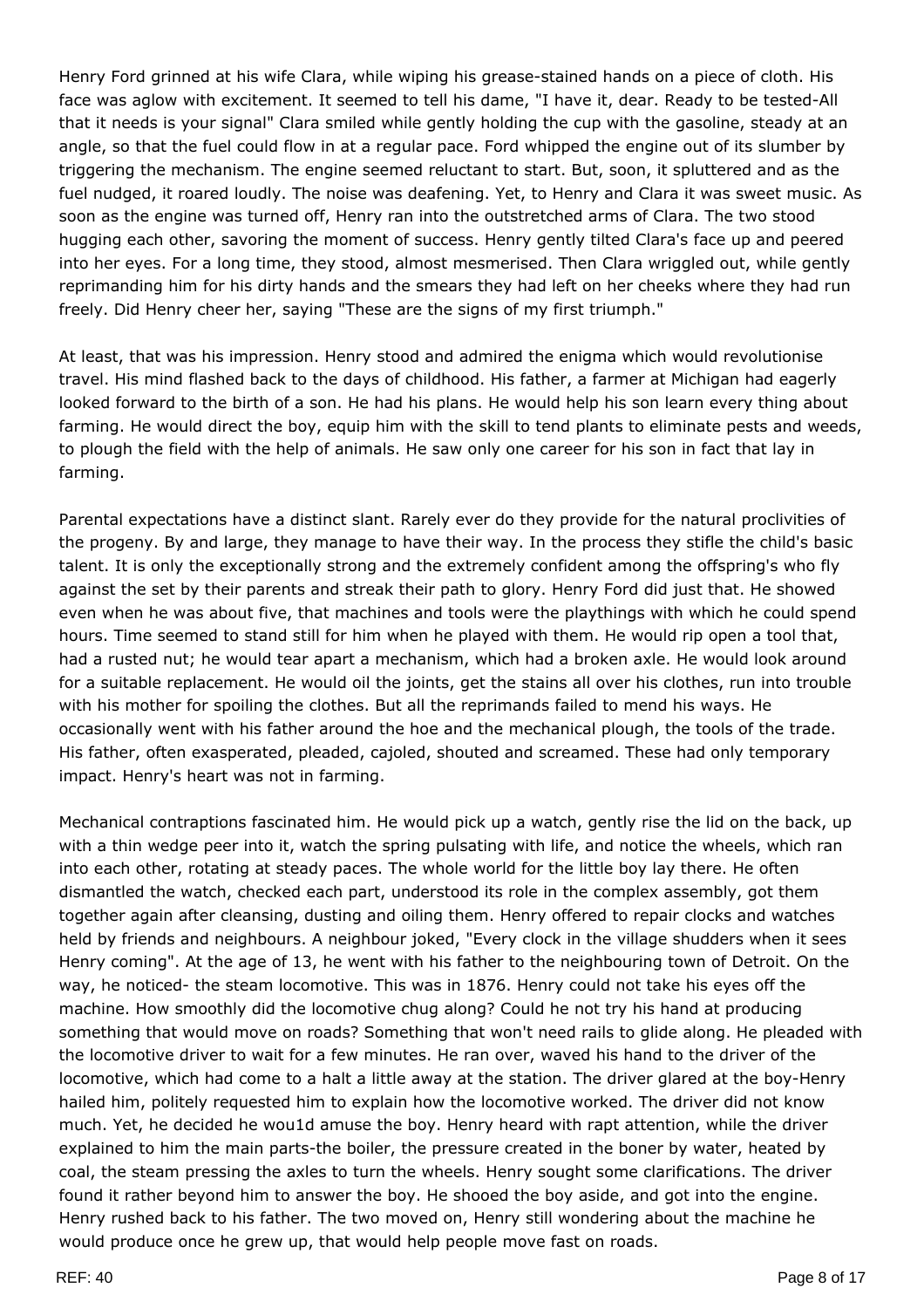For making that dream come true, he had to fly against his father's desire. That pained him. He loved his father, but he was not willing to mortgage his future. His mind was not in farming. He told his father bluntly that he was moving to Detroit to learn the trade of a mechanic. His father was aghast at the suggestion. Had the boy lost his head? The two stood their grounds. Fiery words flew around. The sparks of angry exchanges boomed. Then came the truce. The father gave his son reluctantly, the permission to go.

There was a tiny ray of hope that the boy would come back to the sylvan settings, finally settle down at the farm. This hope sustained the old man. It was at Detroit that Henry sharpened his native talent. He would spend hours to understand the intricacies of every machine, which was assigned to him by the small firm where he was employed. Soon, he gained a reputation as a boy who could repair any machine. His reputation was matched by hard work. Henry knew that he was getting the insight into machines. He would soon break off, start work on the 'horse-less carriage' that he wanted to produce. He was finally earning enough to live in reasonable comfort. He fell in love with Clara Byrant. He was 25. Youthful desires were coursing through him. Yet he did not want to enter wedlock unless he was sure that Clara would share his dream.

The two sat together in a lonely place, while Henry detailed his future plans. He hinted that life would not be a bed of roses. His first love would always be machines. If she could share his enthusiasm, the two together could target for fame, wealth, and recognition. In other words, what he wanted of Clara was a multiple role. Not only should Clara be his wife, but his friend, critic, associate, my Woman Friday. That was not an easy role to play. However, Clara did not bat an eyelid. She responded with warmth to his proposal. The two decided to go through life hand in hand, creating a path that had never been trekked by others. It was hard work for Henry. During the day, he worked at the Edison llluminating Company. At night, he huddled along with Clara, at the workshop, at the rear of their humble house. Henry would have an assortment of old parts-many of them partly worn out, brought by him from the pile of discards-from which he wanted to fabricate an engine that would work on gasoline. He had read about a gasoline engine developed by Dr Nicolaus A Otto, of Germany. Henry did not miss the clue. If he could develop such an engine, he would have the horse less carriage. He shared his excitement with Clara.

- 25. "Every clock in the village shudders when it sees Henry coming." Why did Henry's neighbour make this joke?
	- A) None of the options mentioned
	- B) Mechanical contraptions fascinated Henry.
	- C) The whole world of the protagonist lay around machines
	- D) Henry had no interest in farming, as every other villager did.
- 26. The example of the engine driver is given by the author to elucidate which of the following character traits of Henry Ford?
	- A) Inquisitive.
	- B) Contemplative.
	- C) Challenging
	- D) Perseverant
- 27. The role of Clara in the success of Henry Ford can best be described in the following words: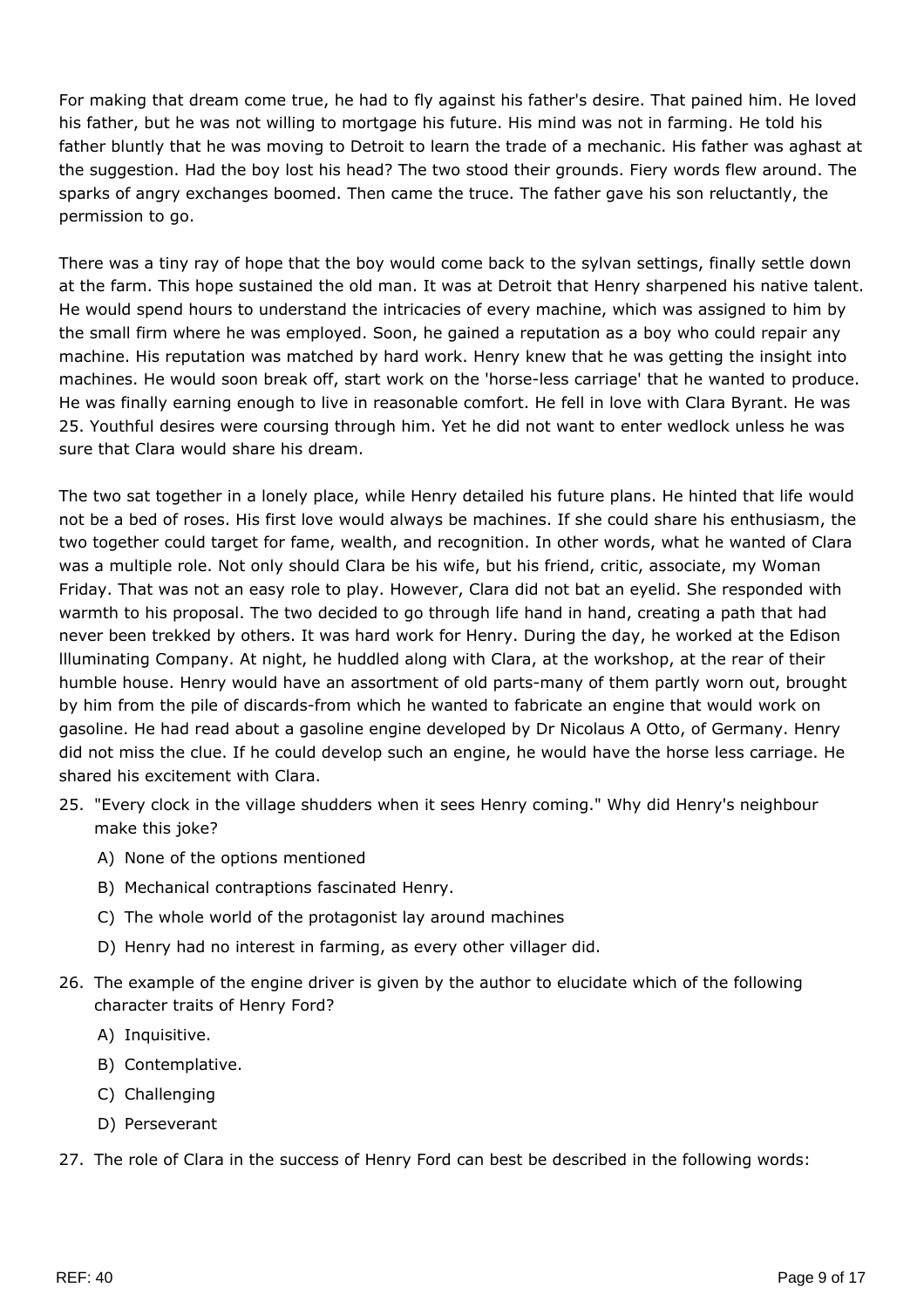- A) She was with him as a great support and a great friend
- B) She was not exactly a part of his success
- C) She should be given equal accolades for Ford's success.
- D) Cannot be derived from the passage

## Answer the next 3 questions based on the information given below: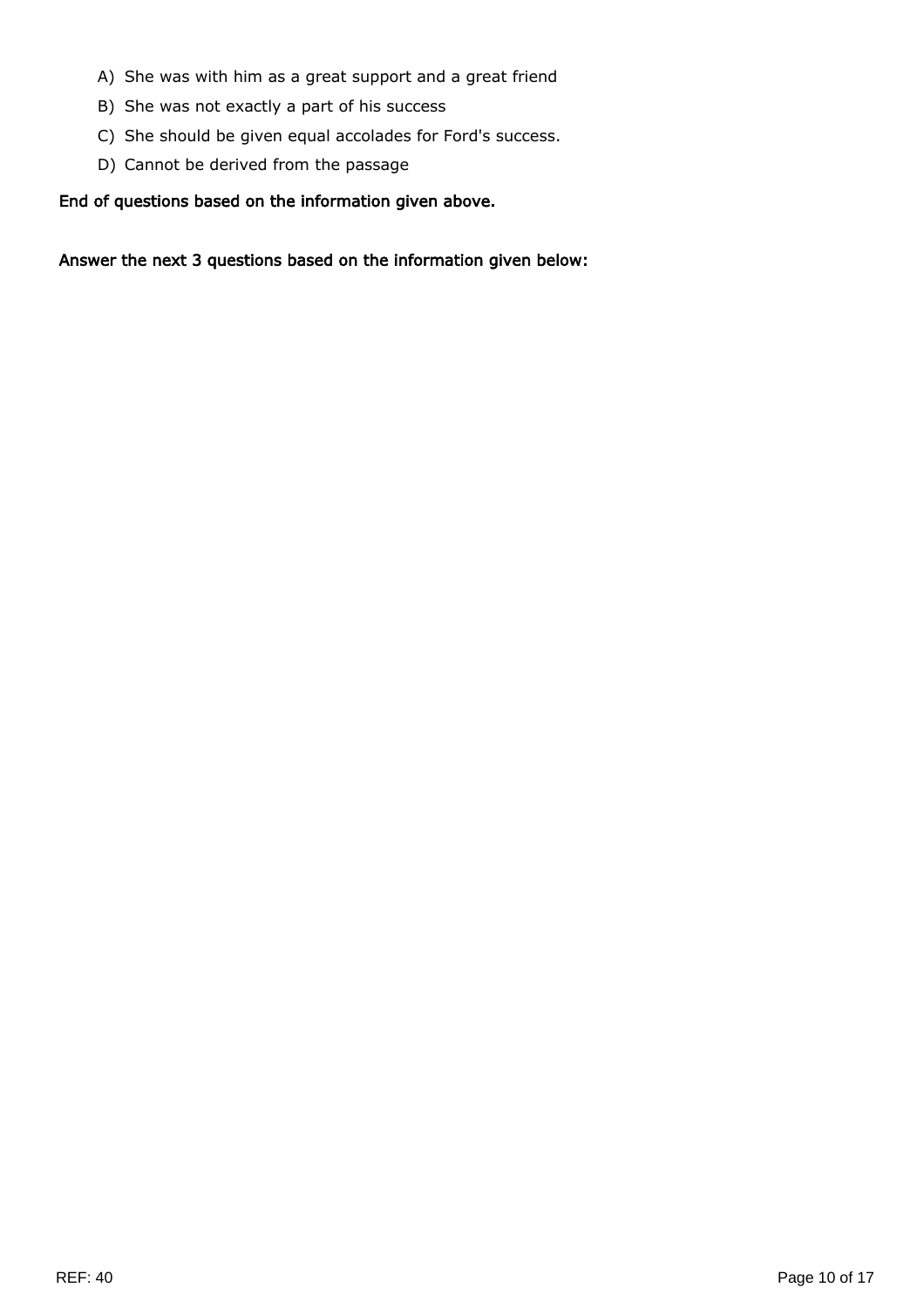Ask an American schoolchild what he or she is learning in school these days and you might even get a reply, provided you ask it in Spanish. But don't bother, here's the answer: Americans nowadays are not learning any of the things that we learned in our day, like reading and writing. Apparently, these are considered fusty old subjects, invented by white males to oppress women and minorities.

What are they learning? In a Vermont college town, I found the answer sitting in a toy store book rack, next to typical kids' books like 'Heather Has Two Mommies and Daddy Is Dysfunctional'. It's a teacher's guide called 'Happy To Be Me', subtitled 'Building Self Esteem'.

Self-esteem, as it turns out, is a big subject in American classrooms. Many American schools see building it as important as teaching reading and writing. They call it "whole language" teaching, borrowing terminology from the granola people to compete in the education marketplace.

No one ever spent a moment building my self-esteem when I was in school. In fact, from the day I first stepped inside a classroom, my self-esteem was one big demolition site. All that mattered was "the subject," be it geography, history, or mathematics. I was praised when I remembered that "near", "fit", "friendly", "pleasing", "like" and their opposites took the dative case in Latin. I was reviled when I forgot what a cosine was good for. Generally, I lived my school years beneath a torrent of castigation so consistent 1 eventually ceased to hear it, as people who live near the sea eventually stop hearing the waves.

Schools have changed. Reviling is out, for one thing. More important, subjects have changed. Whereas I learned English, modern kids learn something called "language skills." Whereas I learned writing, modern kids learn something called "communication". Communication, the book tells us, is seven per cent words, 23 per cent facial expression, 20 per cent tone of voice, and 50 per cent body language. So this column, with its carefully chosen words, would earn me at most, a grade of seven per cent. That is, if the school even gave out something as oppressive and demanding as grades.

The result is that, in place of English classes; American children are getting a course in How to 'Win Friends and Influence People'. Consider the new attitude toward journal writing: I remember one high school English class when we were required to keep a journal. The idea was to emulate those great writers who confided in diaries, searching their souls and honing their critical thinking on paper.

'Happy to Be Me' states that journals are a great way for students to get in touch with their feelings. Tell students they can write one sentence or a whole page. Reassure them that no one, not even you, will read what they write. After the unit, hopefully, all students will be feeling good about themselves and will want to share some of their entries with the class.

There was a time when no self-respecting book for English teachers would use "great" or "hopefully" that way. Moreover, back then, the purpose of English courses (an antique term for "Unit") was not to help students "feel good about themselves." Which is good, because all that reviling didn't make me feel particularly good about anything.

28. According to the passage, the author implies that

- A) self-criticism has gone too far.
- B) Evaluating criteria are inappropriate nowadays.
- C) Communication is a more comprehensive category than language skills.
- D) This column does not meet the demanding evaluating criteria of today.
- 29. According to the author, all of the following are true except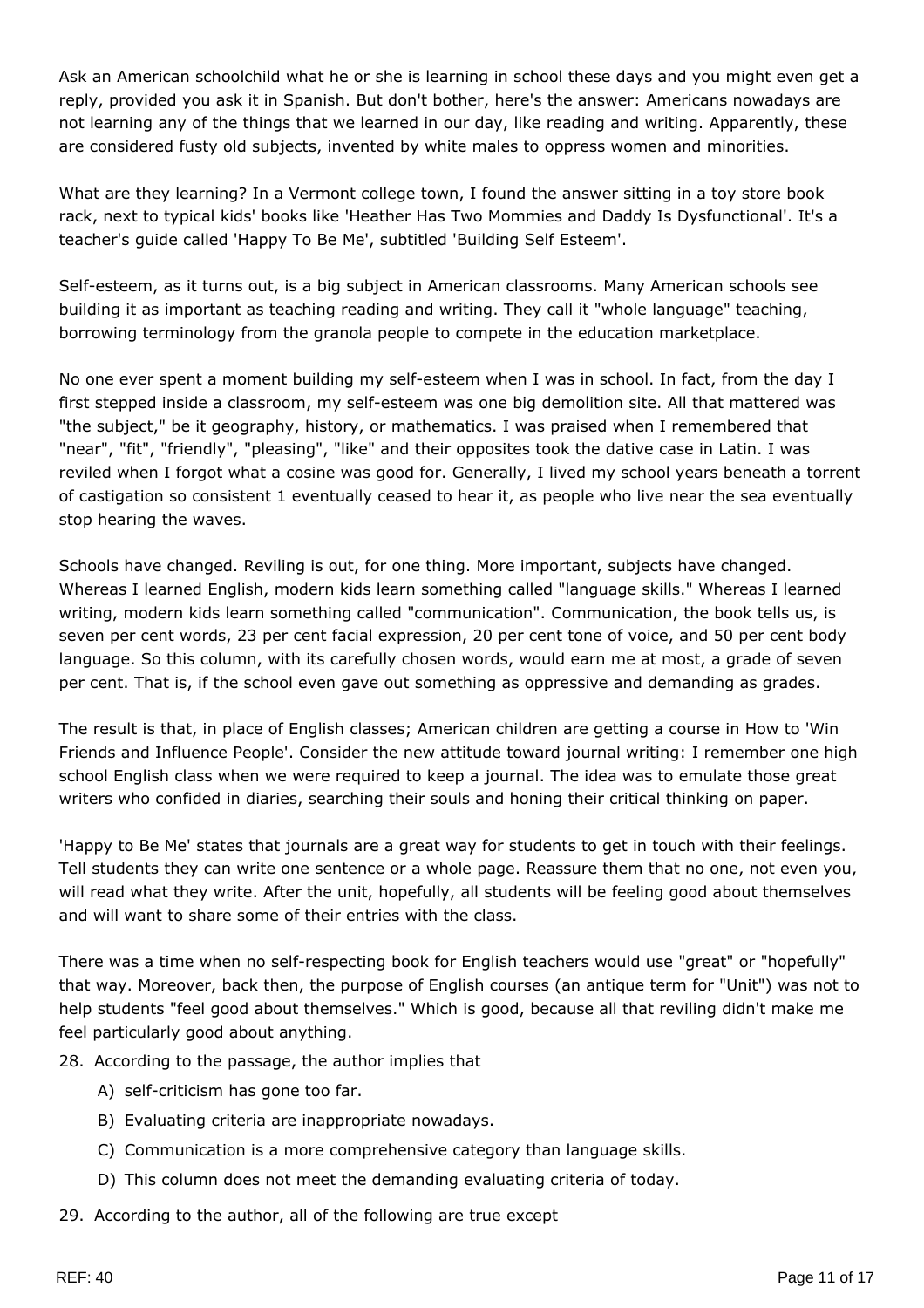- A) Subjects are no longer taught seriously.
- B) Academic standards in schools nowadays are no longer high enough
- C) Kids nowadays are encouraged to be self-critical.
- D) The use of language has changed for the worse.

30. The style of the author can be best described as

- A) academic.
- B) Critical.
- C) Analytical.
- D) comparative.

End of questions based on the information given above.



Answer the next 3 questions based on the information given below:

GRAPH SHOWING PRODUCTION VOLUMES, COST OF PRODUCTION AND SELLING INCOME OF A MANUFACTURING UNIT FROM 1981 TO 1986

31. In which year was the tonnage output lowest, but turnover in rupees the maximum?

- A) 1985
- B) 1984
- C) 1983
- D) 1986

32. In which year maximum profit was generated ?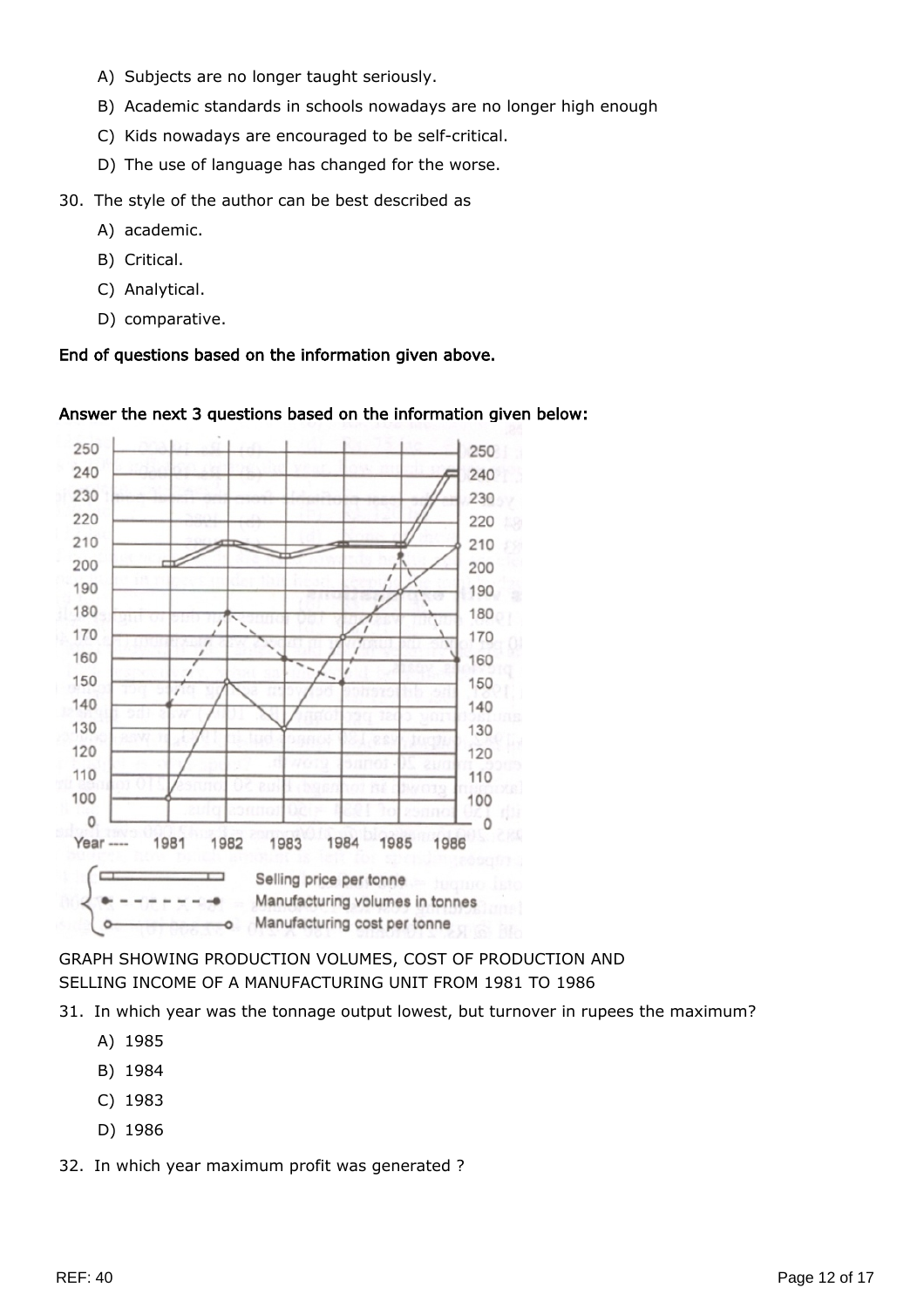- A) 1982
- B) 1983
- C) 1981
- D) 1985

33. Which year registered maximum growth in tonnage turnover?

- A) 1983
- B) 1984
- C) 1986
- D) 1985

End of questions based on the information given above.

## Answer the next 2 questions based on the information given below:

The symbols below are used in a letter manipulation process. Each symbol stands for an operation.

(+A) means Insert A in position 1 and shift all other letters one position to the right

(3-) means Delete the letter in position 3 and shift characters on the right, one position to the left (3/2) means Swap character in position 3 with character in position 2

(4\*R) mean Insert R in position 4 and shift all other letters one position to the right

(5#T) means replace the letter in position 5 with T

Note: 1st position on left is position 1

34. SENTENCE --> (+T) --> (3/7) --> (4#S) --> (6-) --> (4/1) -->(2#C) --> ??

Which series of letters should be substituted for "??," in the above letter manipulation process?

- A) SCNTTECE
- B) SCECETECE
- C) SCETENCE
- D) SECETECE

35. RNTDOA --> ?? --> (3-) -->(2/5) --> (2\*E) --> REASON Which process manipulation symbol should be substituted for "??," in the above letter manipulation process?

- A) (4#S )
- B) (2/4)
- C) (4\*T)
- D) (3-)

End of questions based on the information given above.

## Answer the next 2 questions based on the information given below:

Consider the following six step process:

- Step 1: Multiply times 2
- Step 2: If less than 10, go to Step 3 and continue from there; otherwise proceed to Step 4
- Step 3: Add 5
- Step 4: Add 2
- Step 5: Multiply times 2
- Step 6: Subtract 3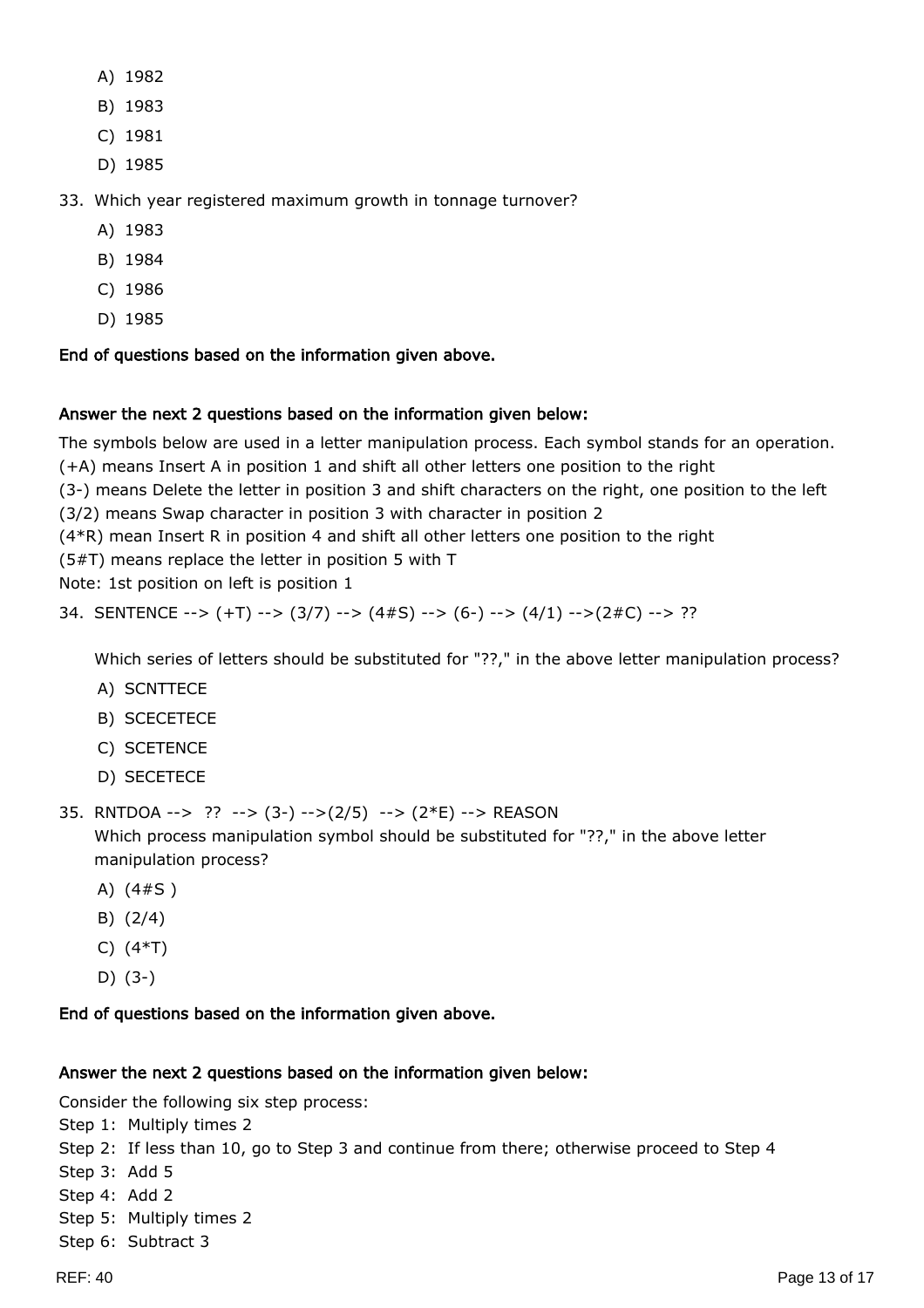36. Which starting value produces the largest result for the above process?

- A) 6
- B) 3
- C) 4
- D) 5

37. Which starting value produces the smallest result for the above process?

- A) 3
- B) 4
- C) 5
- D) 6

## End of questions based on the information given above.

## Answer the next 2 questions based on the information given below:

Read the following and answer the questions that follow.

If Sachin Tendulkar walks into bat after the fall of the fifth wicket and has to share partnerships with Ganguly, Kumble, Harbhajan, Srinath and Yohannan, who have batted normally, defensively, defensively, defensively and defensively respectively while Tendulkar has batted normally, aggressively, aggressively, aggresively and aggressively respectively in each of the five partnership that lasted for 12, 10, 8, 5 and 10 overs respectively, sharing strike equally with Ganguly and keeping two-thirds of the strike in his other four partnerships, then answer the following questions :

- 38. The above partnership was shared with
	- A) Ganguly
	- B) Yohannan
	- C) Kumble
	- D) All three
- 39. If India proceeded to win the match based on the runs scored by these lat five partnerships (assuming the last wicket pair remained unbeaten), what could be the maximum score at which Tendulkar could have come into bat :
	- A) 103 for 5
	- B) 97 for 5
	- C) 100 for 5
	- D) 104 for 5

## End of questions based on the information given above.

# Answer the next 2 questions based on the information given below:

A question is given below followed by two statements numbered I and II. The question may or may not be answered with the help of these statements. You have to decide if these statements are sufficient to answer the question.

40. Are all pens flowers?

Statements:

- I. All pens are potatoes.
- II. All flowers are potatoes.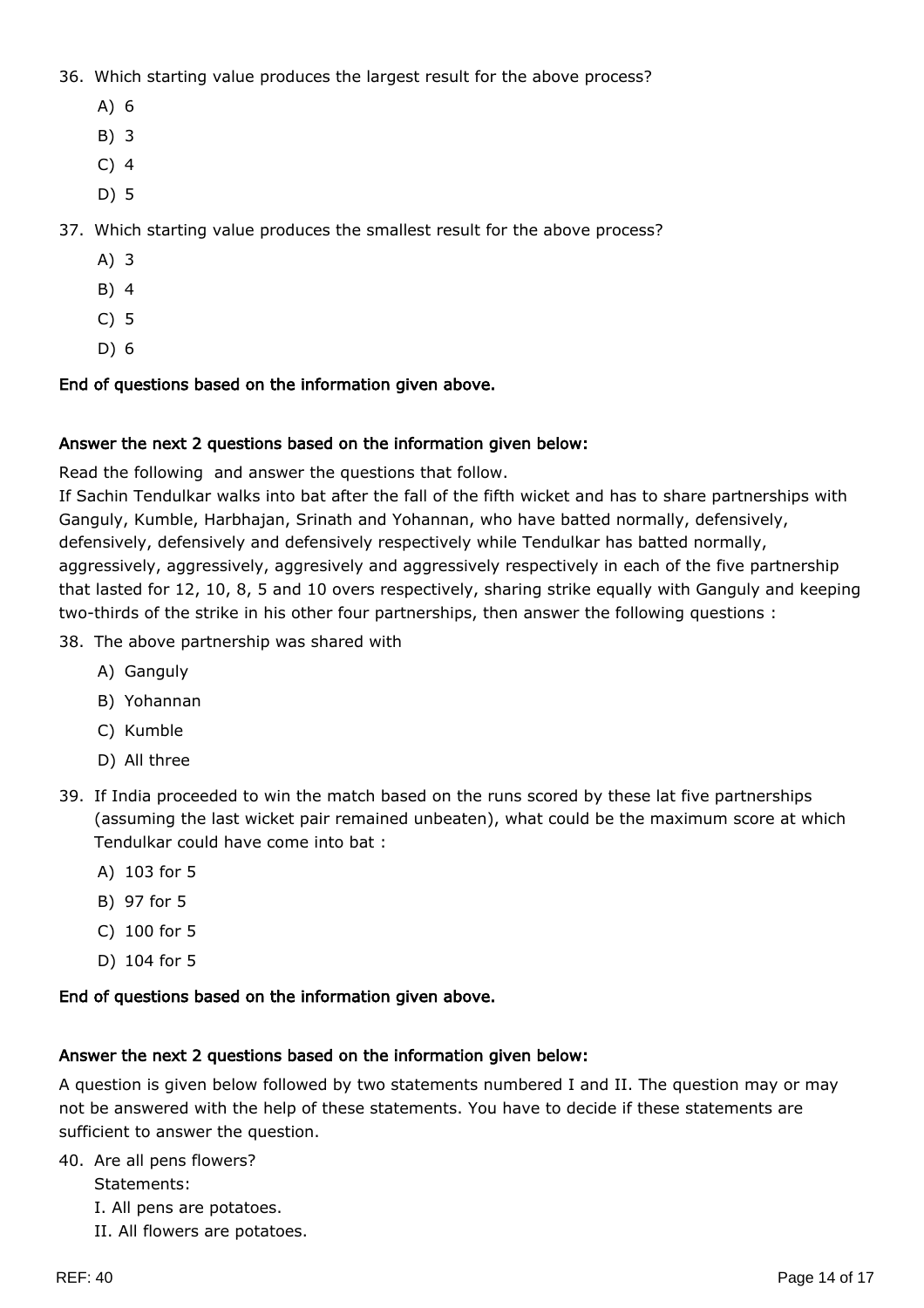- A) The two statements are not sufficient and more data is needed to answer the question.
- B) Statement I is sufficient to answer the question but statement II is not.
- C) Statement II is sufficient to answer the question but statement I is not.
- D) Both statements I and II are together sufficient to answer the question although neither statement suffices by itself.
- 41. Are some books chocolates?

Statements:

- I. All books are ducks.
- II. All ducks are chocolates.
- A) Statement I and statement II are sufficient to answer the question Independently and separately.
- B) Statement I is sufficient to answer the question but statement II is not.
- C) Statement II is sufficient to answer the question but statement I is not.
- D) Both statements I and II are together sufficient to answer the question although neither statement suffices by itself.

#### End of questions based on the information given above.

#### Answer the next 4 questions based on the information given below:

Eight dogs in an obedience class are learning to follow two commands "heel" and "stay." Each dog is a shepherd, or a retriever, or a terrier, and each of these three breeds is represented at least once among the group. All female dogs in the group are retrievers. The results of the first lesson are as follows:

- At least two of the dogs have learned to follow the "heel" command, but not the "stay" command.
- At least two of the dogs have learned to follow the "stay" command, but not the "heel" command.
- At least one of the dogs has learned to follow both commands.
- Among the eight dogs, only terriers have learned to follow the "stay" command.
- 42. Which of the following statements CANNOT be true?
	- A) The group includes more females than males.
	- B) The group includes fewer terriers than shepherds.
	- C) The group includes more shepherds than retrievers.
	- D) More of the dogs have learned to stay than to heel.
- 43. If each dog has learned to follow at least one of the two commands, all of the following must true EXCEPT:
	- A) All retrievers have learned to heel.
	- B) All shepherds have learned to heel.
	- C) All terriers have learned to stay.
	- D) No retriever has learned to stay.
- 44. If four of the dogs are male and four of the dogs are female, all of the following must be true EXCEPT: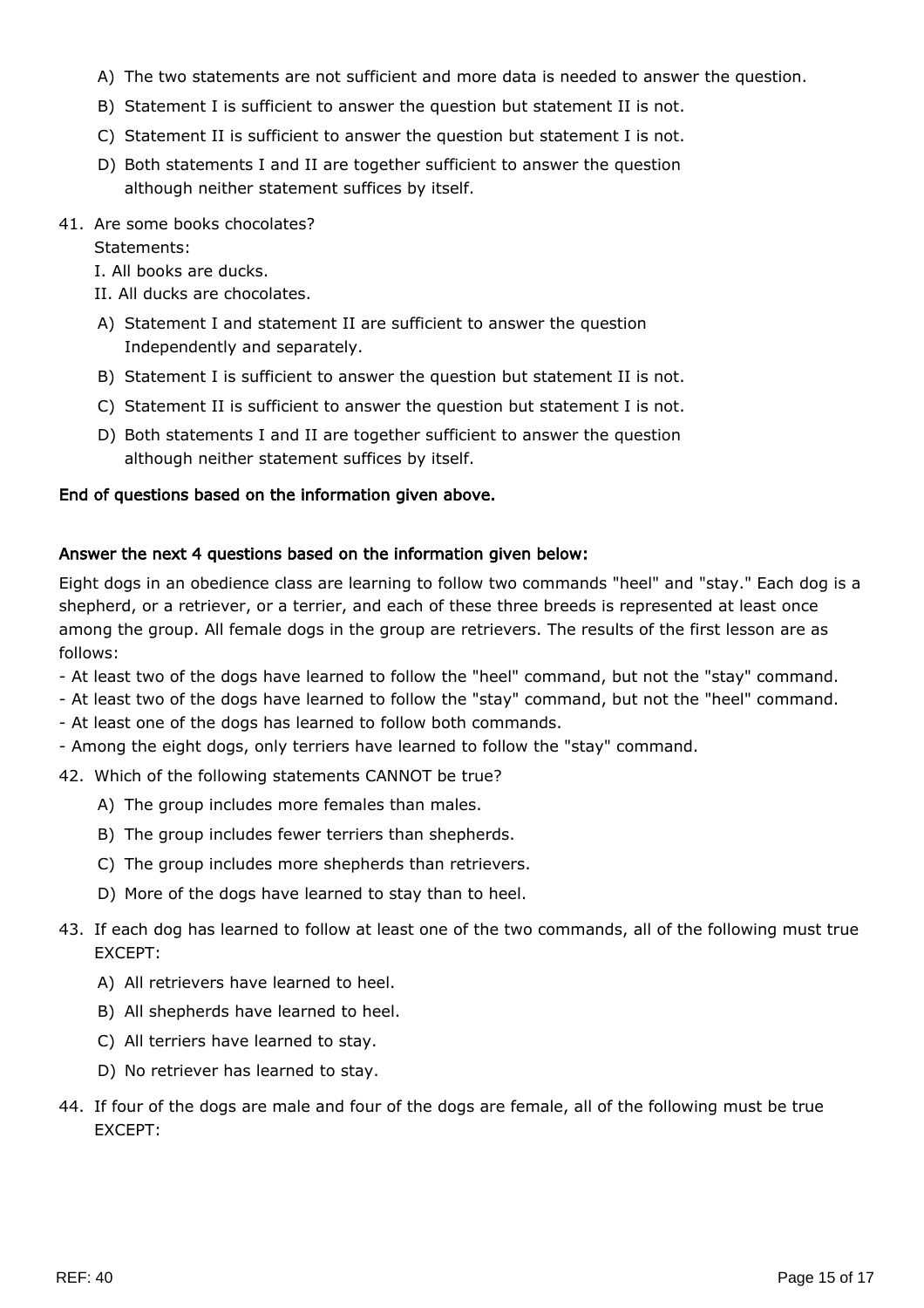- A) One of the dogs is a shepherd.
- B) Four of the dogs are retrievers.
- C) Three of the dogs are terriers.
- D) Four of the dogs have learned to heel.
- 45. If the group includes more shepherds than terriers, the minimum number of male dogs among the group that have learned to heel is:
	- A) 0
	- B) 1
	- C) 2
	- D) 3

## Answer the next 2 questions based on the information given below:

In each of the following questions, two statements are given followed by two conclusions numbered 1 and 2. You are to take the two statements to be true even if they seem to be at variance from commonly known facts and then decide which one of the conclusions logically follows from the two statements.

46. Statement: Smoking is dangerous. Rash driving is dangerous.

Conclusions:

- 1. Rash driving is smoking.
- 2. Smoking is rash driving.
- A) only conclusion 1 follows
- B) only conclusion 2 follows
- C) both 1 and 2 follows
- D) neither 1 nor 2 follows

## 47. Statement: Some cooks are young. All boys are young.

Conclusions:

- 1. Some boys are cooks.
- 2. Some cooks are boys.
- A) neither 1 or 2 follows
- B) only conclusion 1 follows
- C) only conclusion 2 follows
- D) both 1 and 2 follows

# End of questions based on the information given above.

# Answer the next 3 questions based on the information given below:

The word 'D I S I N T E R E S T E D N E S S' is re-written by reversing the order of first seven and last six letter. Answer the following questions based on this

48. If all vowels are removed, which letter will have one preceding and one following letter in the same order as in the English alphabet?